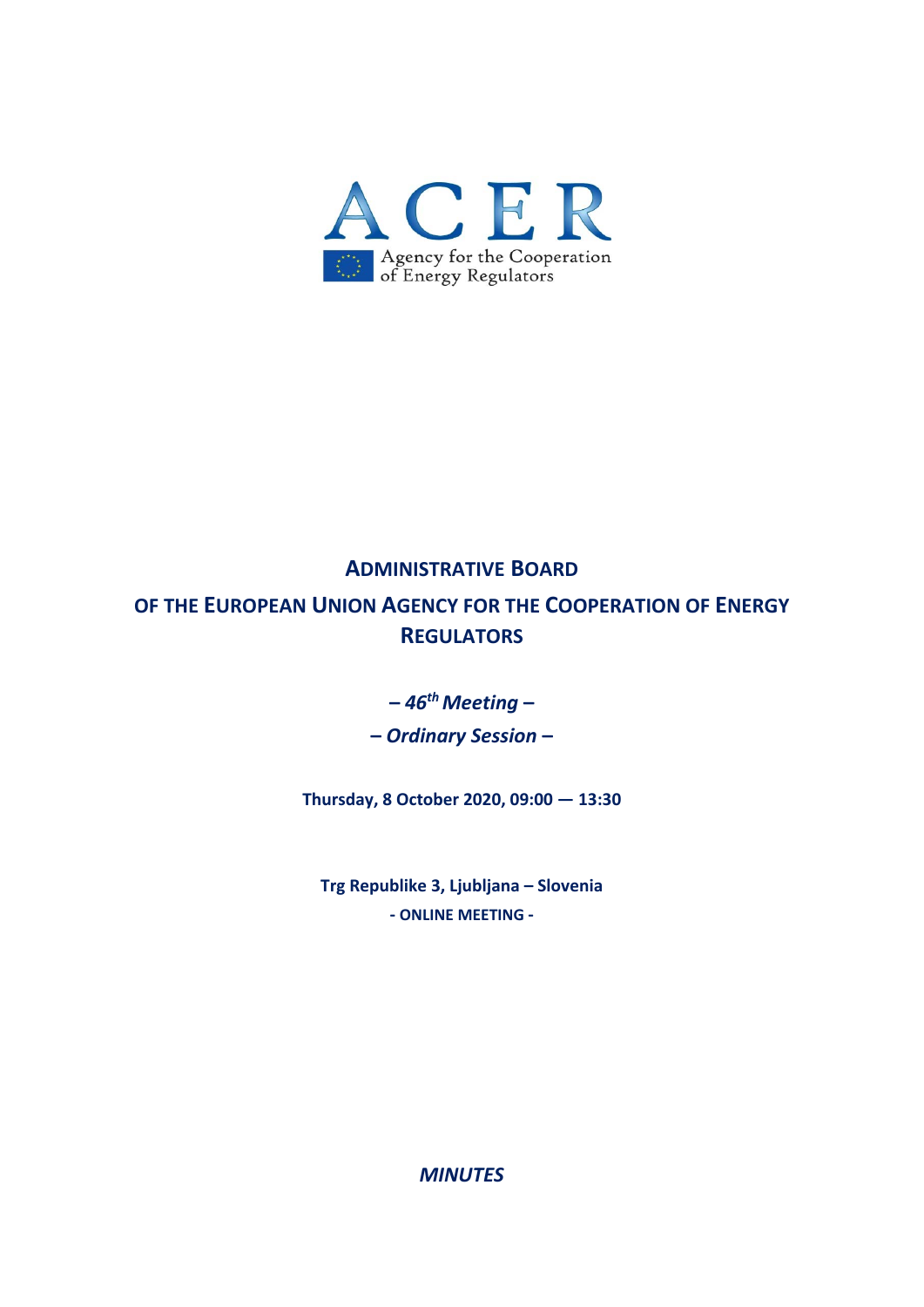

# **I. LIST OF ATTENDEES**

The following Members and Alternates of the Administrative Board were present at the meeting:

| Dr Jochen PENKER,     | Member    | Dr Jurijs SPIRIDONOVS, | Vice-Chair |
|-----------------------|-----------|------------------------|------------|
| Dr Romana JORDAN,     | Member    | Ms Edit HERCZOG,       | Member     |
| Mr Bogdan CHIRITOIU,  | Member    | Ms Karin LUNNING       | Member     |
| Mr Michel THIOLLIERE, | Member    | Mr Florian ERMACORA,   | Alternate  |
| Mr Pal KOVÁCS,        | Alternate | Mr Vaclav BARTUŠKA,    | Alternate  |
| Ms Britta THOMSEN,    | Alternate | Mr Zhecho STANKOV,     | Alternate  |

Mr Florian ERMACORA submitted proxies by Ms Ditte JUUL JØRGENSEN and Ms Anne MONTAGNON.

Mr Christian Pilgaard ZINGLERSEN (*Director*) and Ms Clara POLETTI (*Chair of the Board of Regulators*) were present at the meeting, acting as observers.

Mr Juan-Ignacio DE DIOS MORALES, acting as advisors, was present at the meeting.

The secretariat was provided by the Agency.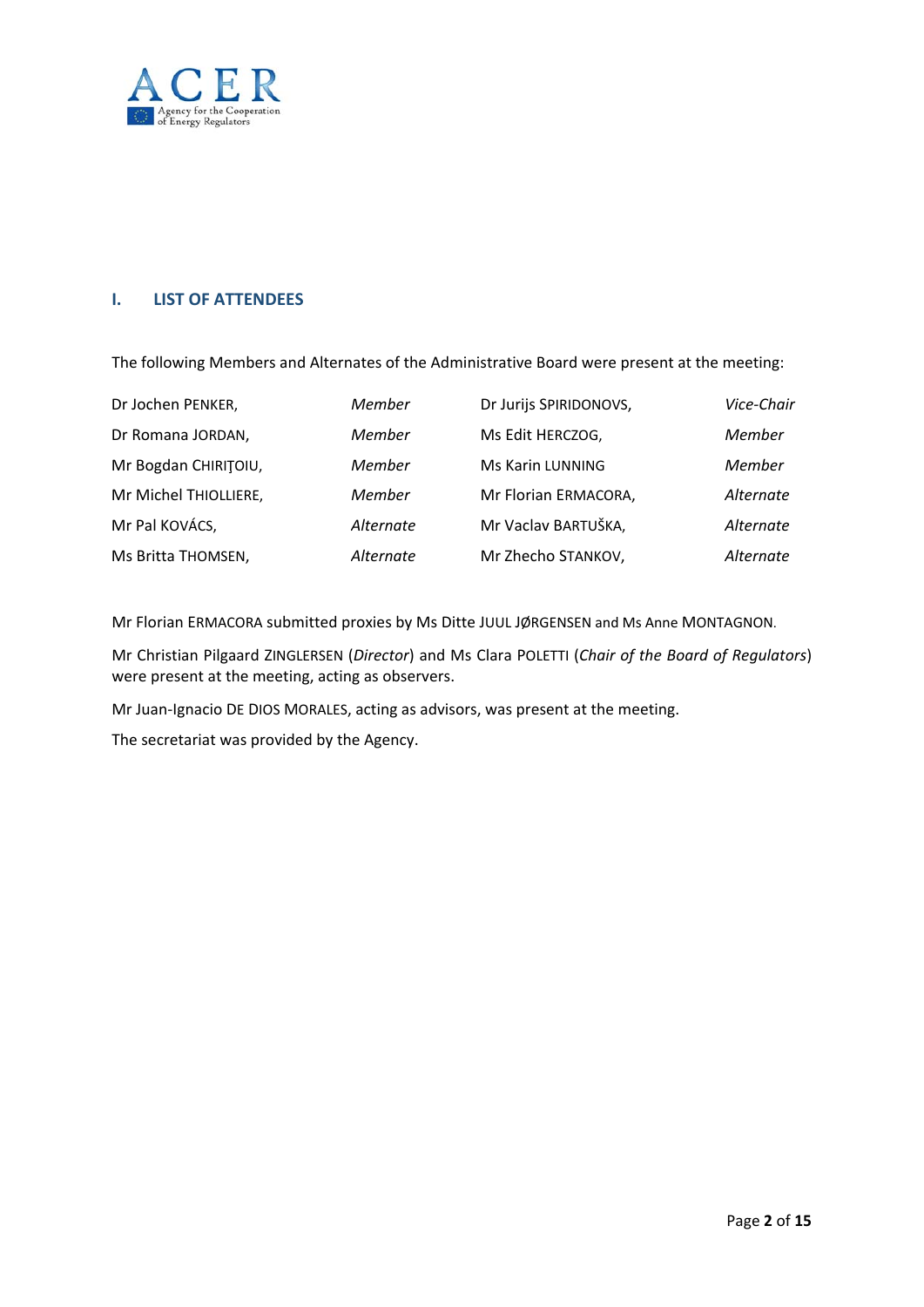

# **II. SUMMARY OF CONCLUSIONS OF THE 46th MEETING OF THE ADMINISTRATIVE BOARD**

At the 46<sup>th</sup> meeting, the Administrative Board:

- (1) welcomed and expressed appreciation for the submission of the proposal on the communication strategy of the Agency and the enhancement of the website's functionalities;
- (2) invited the Director to address the comments provided in the course of the discussion and submit for discussion at the 47th meeting of the Administrative Board the related communication and dissemination plans for the years 2021 and 2022: (i) identifying the proposed communication activities by favouring the employment of digital tools (social media, webinars), (ii) planning adequately the timing for communication in light of most impactful deliverables, and (iii) providing a concrete assessment of the resources involved ‐ possibly alongside the programming documents of the Agency so as to ensure the timely involvement of the Board of Regulators;
- (3) stressed the need to ensure that the Agency will finally be provided with the appropriate financial and human resources in order to adequately fulfil the tasks assigned to it under REMIT and invited the Director to focus already on the budget negotiations for the year 2022;
- (4) encouraged the European Commission to involve the Administrative Board in the process for the appointment of the next Members and Alternates of the Board of Appeal, so as to define beforehand the profiles needed to fulfil the mandate attributed to the Board of Appeal;
- (5) expressed concerns for the potential impact of the budget constraints faced by the Agency in ensuring that the Board of Appeal can fulfil its tasks at an adequate level;
- (6) congratulated with Ms BORISSOVA for the actions undertaken in greening the Agency's operations and invited the Agency to establish an action plan for the years 2021‐2022 aimed at reducing further the carbon footprint of the Agency;
- (7) invited the Director to reconsider the proposal for amendments of the rules of procedure for the internal functioning of the working groups of the Agency as regards the composition of the working groups and the location of meetings, by addressing the indications provided in the course of the discussion and ensuring full compliance with Regulation 942/2019;
- (8) congratulated with the staff, the management, and the Director for having ensured continuity of service and having proven to have been able to maintain high productivity also during the crisis brought about by the Pandemic;
- (9) encouraged the Director to ensure that staff maintains an appropriate balance between professional and private life according to the Staff Regulations, putting staff in the condition to disconnect from work;
- (10) invited the Director to maintain high the engagement of staff during the pandemic and welcomed the adoption of more flexible working arrangements, ensuring the well‐being of staff.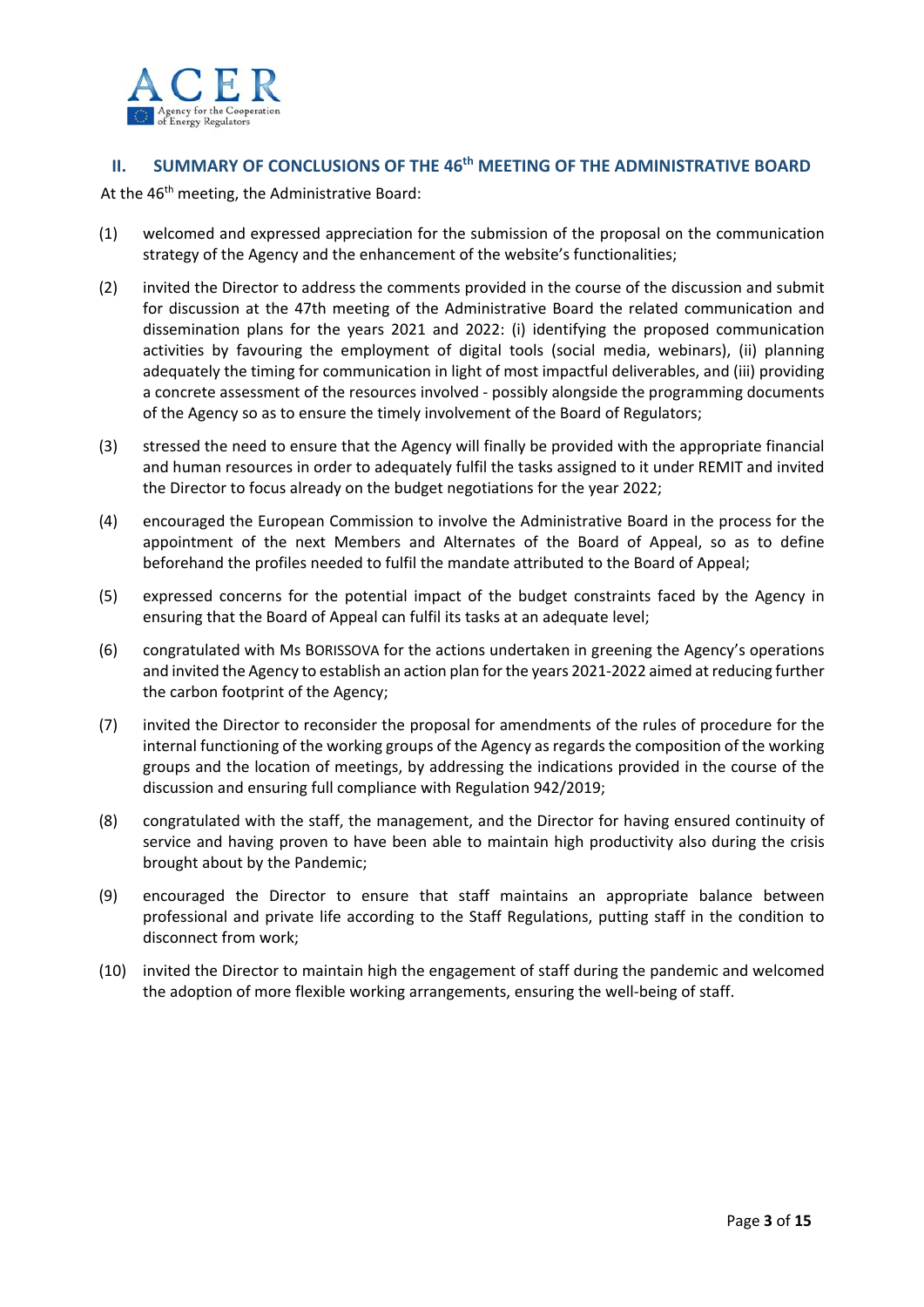

#### **III. MINUTES**

#### **SESSION I**

### *SECTION I – OPENING*

The 46<sup>th</sup> meeting of the Administrative Board of the European Union Agency for the Cooperation of Energy Regulators was convened, in ordinary session, on 8 October 2020. The meeting started at 09h00.

Upon invitation of the Chair to the present Members and Alternates of the Administrative Board to declare any actual or potential interest that could be considered prejudicial to their independence with respect to the items on the agenda, no actual or potential interest was declared nor reported.

## **(1)** *Approval of the Agenda*

The Agenda of the 46<sup>th</sup> meeting of the Administrative Board was approved as follows:

| Opening of the 46 <sup>th</sup> Meeting of the Administrative Board<br>Adoption of the Agenda and Declaration of Interests                                  |  |  |
|-------------------------------------------------------------------------------------------------------------------------------------------------------------|--|--|
|                                                                                                                                                             |  |  |
| Presentation by the Director of the Agency and the Strategy Delivery and Communication Team                                                                 |  |  |
| of the communication strategy for the Agency.                                                                                                               |  |  |
| Roundtable Discussion                                                                                                                                       |  |  |
| Budget 2021 - way forward                                                                                                                                   |  |  |
| Presentation by the Agency on budgetary developments and the action plan to engage with<br>the relevant stakeholders involved in the budgetary negotiations |  |  |
| Roundtable Discussion                                                                                                                                       |  |  |
| The Board of Appeal - Lessons Learnt and way forward                                                                                                        |  |  |
| Presentation by the Agency's Legal Services                                                                                                                 |  |  |
| Roundtable Discussion                                                                                                                                       |  |  |
| Sustainable ACER initiative (further "greening" of ACER's own activities)                                                                                   |  |  |
| Presentation by the Agency                                                                                                                                  |  |  |
| Roundtable Discussion                                                                                                                                       |  |  |
| Report on the activities of the Board of Regulators                                                                                                         |  |  |
| Presentation by the Chair of the Board of Regulators                                                                                                        |  |  |
|                                                                                                                                                             |  |  |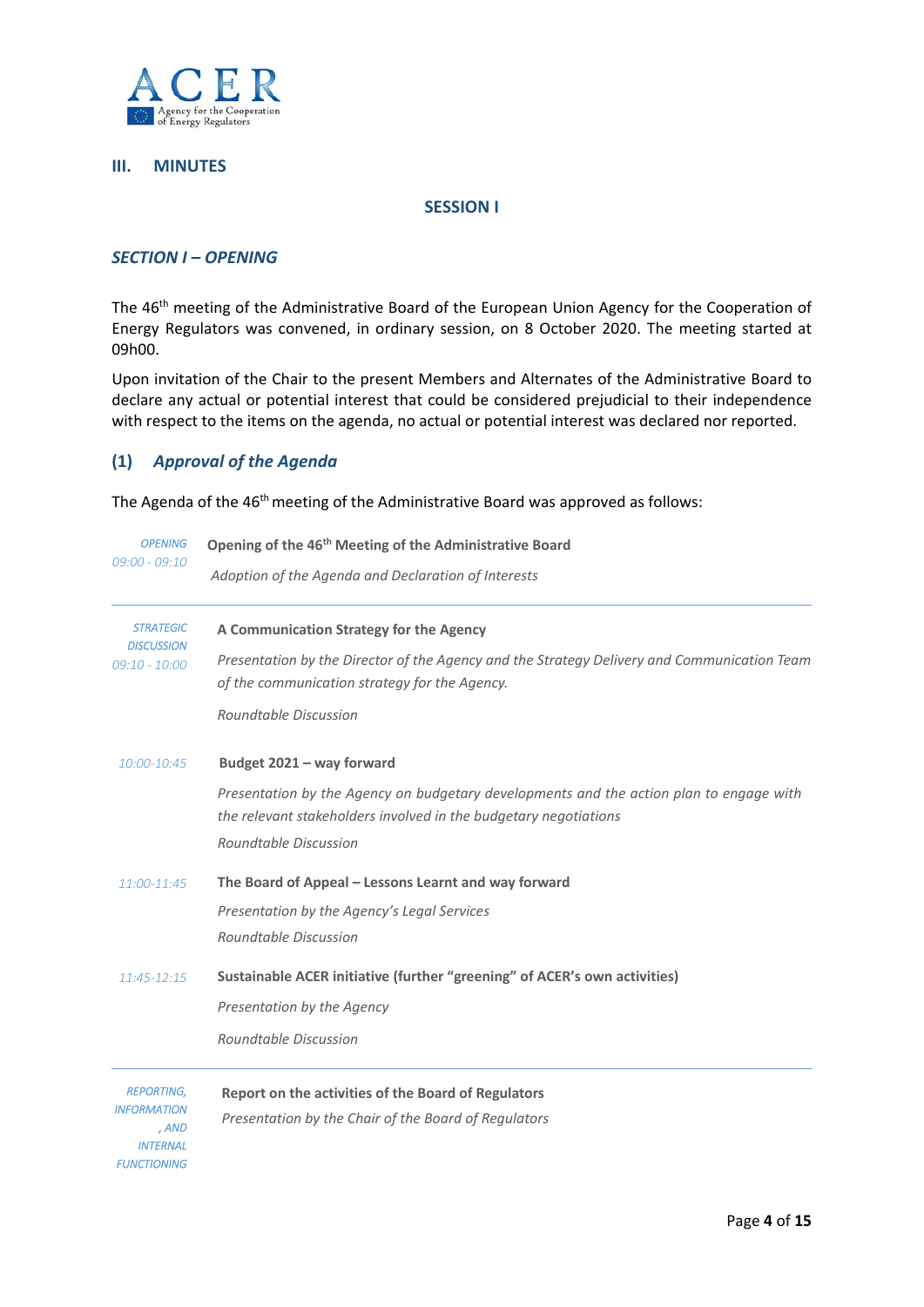

| OF THE          | Rules of Procedure of the Working Groups – Amendment                                                                                       |
|-----------------|--------------------------------------------------------------------------------------------------------------------------------------------|
| <b>AGENCY</b>   | Presentation by the Director and the Chair of the Board of Regulators                                                                      |
| $12:15 - 13:30$ | Roundtable Discussion                                                                                                                      |
|                 | The Effects of the pandemic on the Agency's operations and the future opportunities<br>Presentation by the Agency<br>Roundtable Discussion |
| <b>CLOSURE</b>  | Invitation to the 47 <sup>th</sup> Meeting of the Administrative Board                                                                     |
| 13:30-13:40     | AoB                                                                                                                                        |

## *SECTION II – STRATEGIC DISCUSSION*

## **(2)** *A Communication Strategy for the Agency*

The Chair of the Administrative Board recalled that, after the discussions held during the 44<sup>th</sup> and the 45<sup>th</sup> meetings, and in particular, after the presentation by the Director on his vision of the future for the Agency, the Administrative Board invited the Agency to submit a proposal for a communication strategy. In particular, the Chair recalled that the Administrative Board invited the Agency to reach out further and more effectively stakeholders, contributing from a regulatory perspective to the political debate. The Chari stressed that the Administrative Board invited the Agency to increasing its visibility showing more clearly the EU added value of its activities and how its activities contribute to the wider political agenda of the Union.

Mr Bart VEREECKE, Team Leader of the Strategy Delivery and Communication Team, presented the proposal. In particular, it was reported that the Communication Strategy has two dimensions. The first dimension is related to the refinement of the internal communication towards a more horizontal approach to stakeholder engagement at all levels of the Agency, ensuring an effective and harmonised communication with the Agency's stakeholders and partners. The second dimension is related instead to the innovation of the communication practices of the Agency, starting from the Agency's website.

Mr VEREECKE emphasised that the main objective of the proposed Communication Strategy is to increase the engagement with stakeholders in line with the enlarged mandate of the Agency. In particular, the centre of the communication activities should follow those domains and areas where decision-making powers have been shifted from the national to the European dimension. In this context, it was clarified that the Agency should render manifest its inherent added value. The proposal therefore envisages the possibility to contribute from a regulatory perspective to topics interrelated with the broader energy policy of the Union, in particular where issues related to future market design and market developments are considered. It was stressed that such contribution would maintain a regulatory focus and would take place only where the Agency has a role and can therefore bring its added value. It was maintained that the Agency would frame those communications activities within its purpose of fostering the cooperation of National Regulatory Authorities – which are constituents of the Agency itself.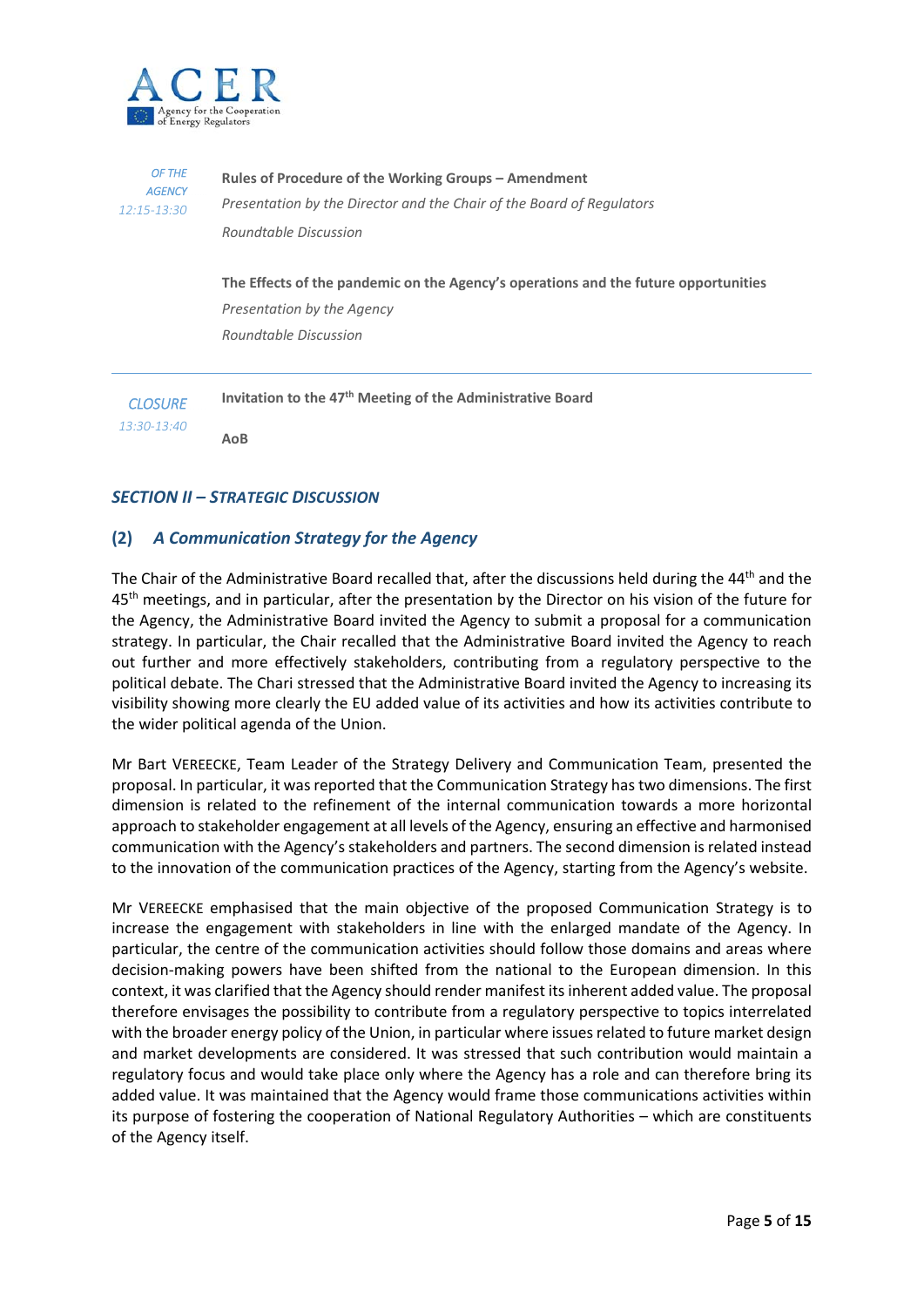

The presentation focused further on the upgrade of the Agency's website with the following objectives: (i) improving the Agency's visual identity, (ii) offering an improved navigation experience to the public, and (iii) reducing the workload in managing the website towards a faster and more interactive website management.

Additional information were provided about the plans of the Agency with regard to the use of innovative communication and software tools to modernise ways of working, sharing knowledge and engaging more effectively with a vast number of stakeholders.

The Administrative Board welcomed and expressed appreciation for the submission of the proposal and the enhancement of the website's functionalities. It noted the need to be conservative in the approach to budget expenditures for communication activities, ensuring efficiencies to the maximum extent possible and avoiding that communication activities would be detrimental to the effective exercise of the operational tasks assigned to the Agency. In this regard, the Administrative Board expressed the need to limit human resources dedicated to communication activities due to the already limited FTEs available to perform the operational tasks assigned to the Agency.

In this respect, the Administrative Board invited the Director to identify the key stakeholders with whom the Agency wishes to interact, grouping them and defining appropriate targeted communication plans, the communication approach, the means and the level of interaction. In this respect, the Administrative Board invited the Agency to modernise further the communication technics according to the target groups, translating, whenever needed, technical content into more usable content for the identified audience.

The Administrative Board invited the Director to consider modelling the communication plans of the Agency employing as main perspective how the Agency fulfils the EU priorities and provides added value to the EU citizens and consumers. In addition, it was stressed the need to highlight further the importance of the internal energy market and the role of the Agency as engine for the internal energy market, contributing to the Green Deal, security of supply, and affordability. In this context, emphasis was put on the need to engage in the greening of the Agency and publicise the results at all levels to maximise impact.

The Administrative Board further invited the Director to synchronise communication efforts with other EU institutions and international organisations – whenever the mandate of the Agency allows so - possibly involving specific stakeholders associations as channel to amplify the impact of communication on their constituent members increasing overall efficiency.

In this respect, also with the support of the Chair of the Board of Regulators, the Administrative Board invited the Director to consider seeking synergies with National Regulatory Authorities (i) identifying those areas where the Agency can provide added‐value in its communication plans and where NRAs should instead take the lead, and (ii) at the same time, seeking convergence of communication strategies in so far as possible – possibly giving resonance to the Agency in the national constituencies.

The Director was also invited, once more, to consider the opportunity to engage the Administrative Board more actively in the budgetary negotiations. In this regard, the Director clarified the importance of the Administrative Board in supporting the Agency in interacting with Member States, being the latter key stakeholders to whom the added-value of the Agency in the political challenges ahead should become more evident, especially following the Green Deal.

*Conclusion*: (1) The Administrative Board welcomed and expressed appreciation for the submission of the proposal on the communication strategy of the Agency and the enhancement of the website's functionalities.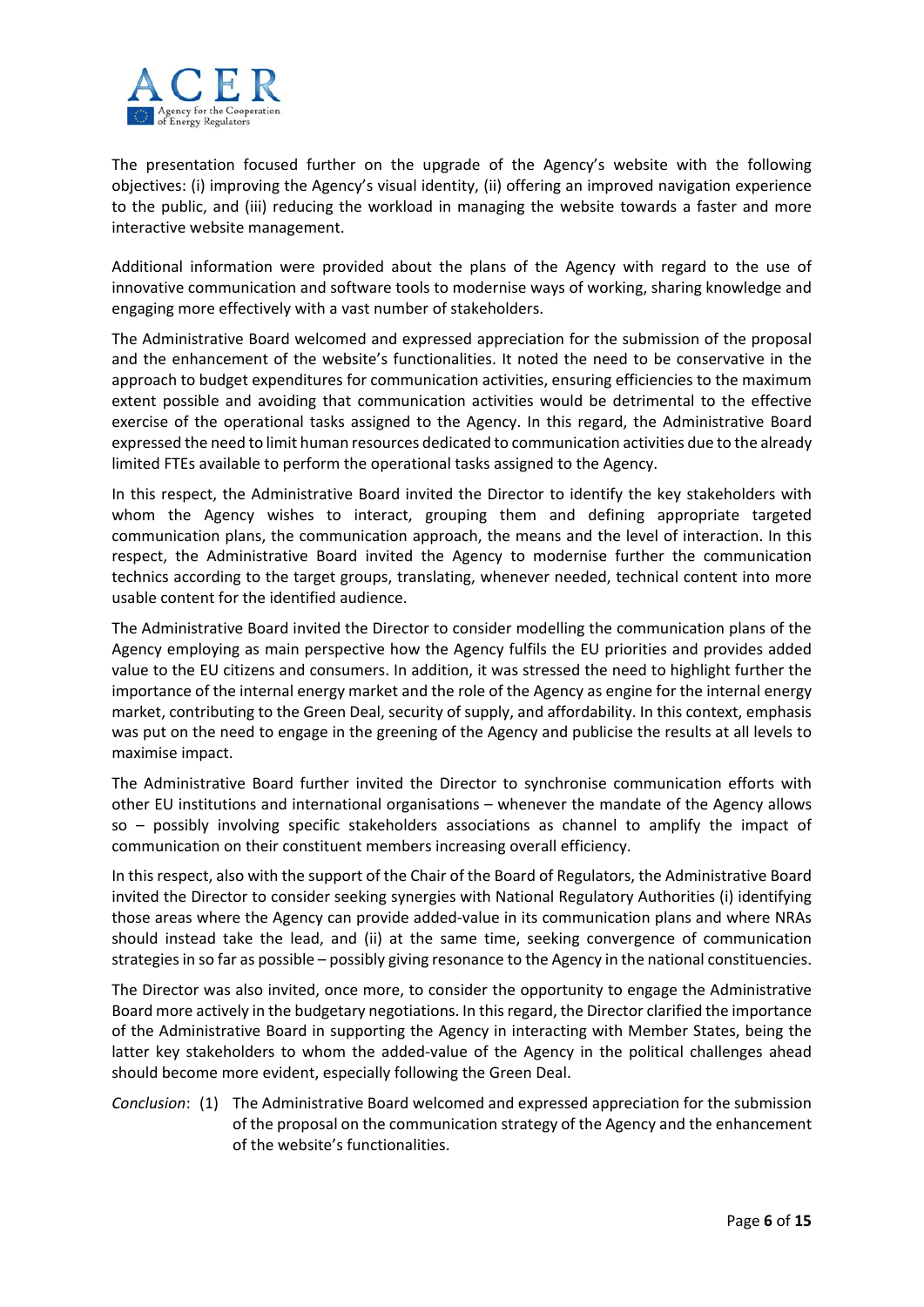

(2) The Administrative Board invited the Director to address the comments provided in the course of the discussion and submit for discussion at the  $47<sup>th</sup>$  meeting of the Administrative Board the related communication and dissemination plans for the years 2021 and 2022: (i) identifying the proposed communication activities by favouring the employment of digital tools (social media, webinars), (ii) planning adequately the timing for communication in light of most impactful deliverables, and (iii) providing a concrete assessment of the resources involved ‐ possibly alongside the programming documents of the Agency so as to ensure the timely involvement of the Board of Regulators.

# **(3)** *Budget 2021 – way forward*

The Chair introduced the report and the discussion on the budget developments. He recalled that the Administrative Board, in many instances, offered its support in the budgetary negotiations and invited the Agency to set up a plan for the engagement of the Board in the outreaching effort towards the Member States and the European Institutions to get support for the budget needs of the Agency. In the course of the summer, the Agency provided updates on the budget negotiations as well as information on the needs of the Agency and its inherent value, information to be further employed in any circumstance deemed appropriate by the individual Members and Alternates.

The Chair further informed the Administrative Board about the outreaching efforts put in place, in the course of the summer, by the Director, with the support of NRAs and of individual Members and Alternates of the Administrative Board, to engage with Member States in the attempt to support the additional budget requests of the Agency for the year 2021.

The Director reported that the Commission's proposal for the 2021 Budget was estimating an increase of overall budget for the Agency compared to the year 2020, passing from EUR 16,868,810 for the year 2020 to EUR € 19,548,810, a substantial part of which composed by planned revenues from REMIT fees (EUR 4,730,075). In terms of human resources, the Commission's proposal has envisaged the attribution to the Agency of three (3) contract staff in Function Group IV. The Director thanked the Commission, and especially DG ENER, for the effort and the support given and expressed understanding for the approach taken. At the same time, it was reported that the very conservative requests of the Agency for the same year 2021 amounted to EUR 21,434,793 and, therefore, a substantial part of the budget needed to perform the mandated tasks in 2021 is still missing.

The Director explained that the current proposal, although beneficial for the performance of REMIT related activities (with an increase of budget of EUR 2,680,000, compared to the year 2020) resulted to be provisional only as it is still conditional on the actual income that the Agency would have been able to receive from the collection of REMIT fees and will be subject to a deduction from EU contribution. The Director further warned the Administrative Board that, according to the Agency's services, the current proposal is limited, as it does not take into account the full costs for REMIT being finally put on a sound financial footing (i.e. the political compromise reached on the REMIT Fee model under the Clean Energy Package). It also does not consider the dramatically increasing costs for the appeals failed against the Agency's decisions and the rise in translation costs for the Agency.

The Director stressed the importance of ensuring additional financial and human resources for the Agency. In particular, he highlighted that two areas need particular support: REMIT and the Legal Services.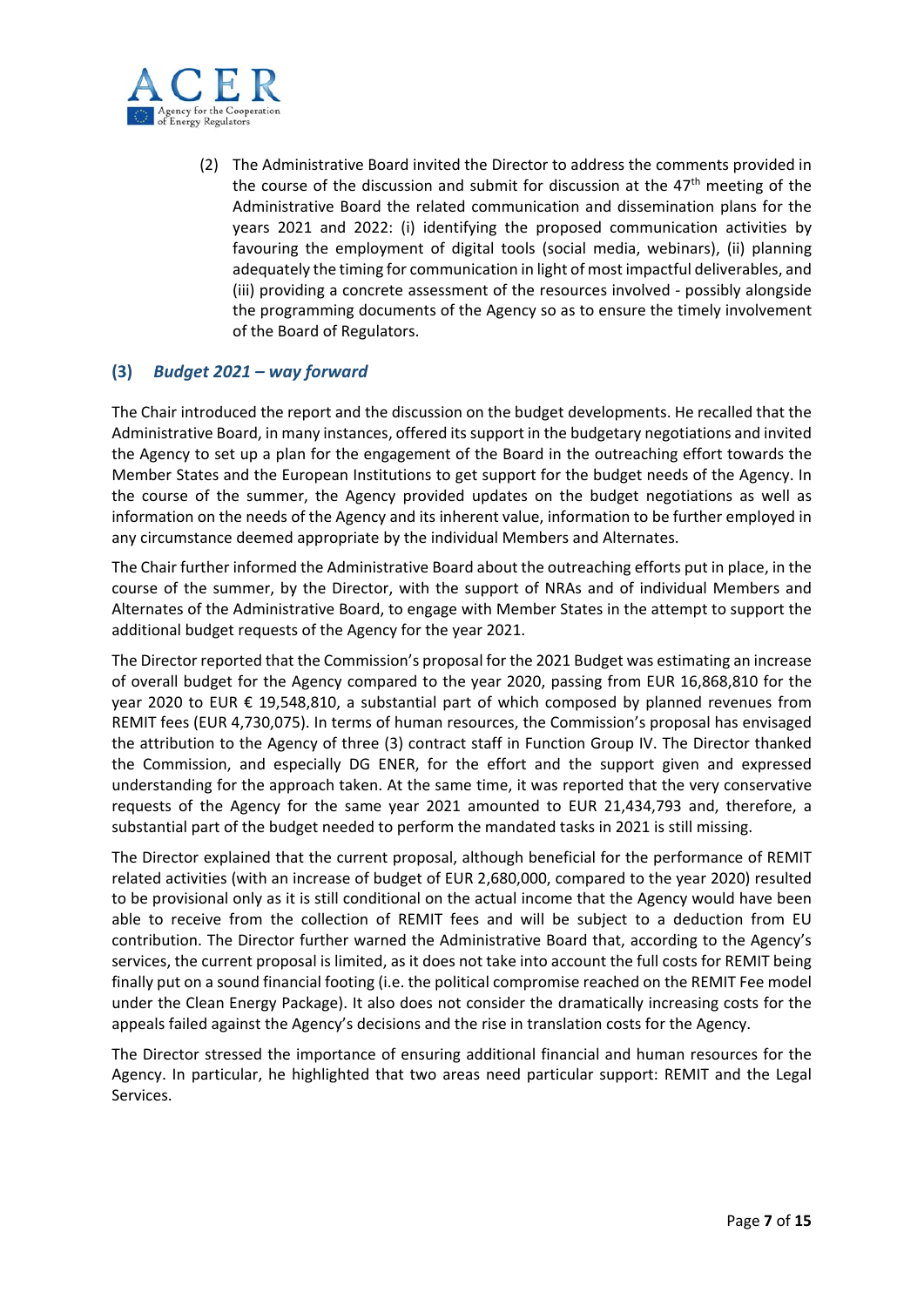

As regards REMIT, the Director recalled that the aim of introducing the possibility of raising fees for REMIT under the Clean Energy Package was to place REMIT on a sound financial footing. In this respect, according to the Director, the Commission's budget proposal may increase the risks not to achieve this goal in practice. In fact, he stressed that the Agency needs a reinforced team to enhance market surveillance efforts to an adequate level.

As regards the increased need for legal support, the Director highlighted that the significant enlargement of the powers of the Agency, tackling increasingly sensitive issues, brought as a consequence an unexpected increase in appeals. This year will likely see a ten‐fold increase in legal appeals; seemingly a sign of things to come per the current experience of national regulatory agencies.

The Director stressed that the Agency needs to be able to spend REMIT fees collected for the improvement of REMIT services and it also needs an increase in the proposed EU budget subsidy to tackle existing challenges. To this end, an increase of the EU budget subsidy to €16,309,983 and five additional temporary staff are necessary, thus adding to the overall budget ceiling for ACER.

The Director therefore reported about the efforts made by the Agency's services to engage with key stakeholders to increase awareness about the Agency's broader value proposition and broaden the number of supporters in the budget negotiations to try to bridge the gap, in the course of the budget negotiation, between the level of subsidies proposed and the conservative and justified requests made by the Agency.

Mr ZULEGER, Head of the Market Integrity and Transparency Department, intervened to provide an update on the process for the establishment of REMIT fees. He first provided an overview on the model employed for setting fees. In this context, he stressed that the model attempts to ensure proportionality and non‐discrimination while providing a simple, transparent and feasible mechanism for fee collection. He therefore explained that to implement the model the Agency shall first identify, each year, the total eligible costs, covering HR and IT (non-HR) REMIT expenditures, in the Programming Document. On the basis of the total eligible costs adopted in the Programming Document, the Agency calculates a fee for each registered reporting mechanism, based on a fix "enrolment fee" and a "records‐based fee". In any case, should the sum of all fees be higher than the total eligible costs, the individual fees are reduced pro‐rata. The invoices are expected to be send out in January of each year to comply with the budget cycle and be able to commit and spend the revenues generated within the year.

Mr ZULEGER highlighted the risk of potential funding gaps (e.g. due to market developments or changes of reporting behaviour) due to the very nature of the scheme being connected to records of transactions. He therefore stressed the need to ensure a continuous monitoring of RRMs' reporting behaviour to ensure consistency with the invoicing. To that hand, 2 of the 3 additional Contract Agents foreseen in the proposal for the Budget 2021 will be deployed for REMIT fee implementation monitoring and no longer to provide better services to RRMs. The remaining Contract Agent will be employed for the financial implementation of the REMIT fee scheme.

- *Conclusion*: (1) The Administrative Board took note of the report provided and thanked the Director for the effort in embracing in a new strategy to attempt to seek sufficient support in the course of the budget negotiations to bring the Agency on a sound financial footing on the year to come.
	- (2) The Administrative Board advised the Director to bring already forward in the budgetary negotiations the Agency's needs for 2022.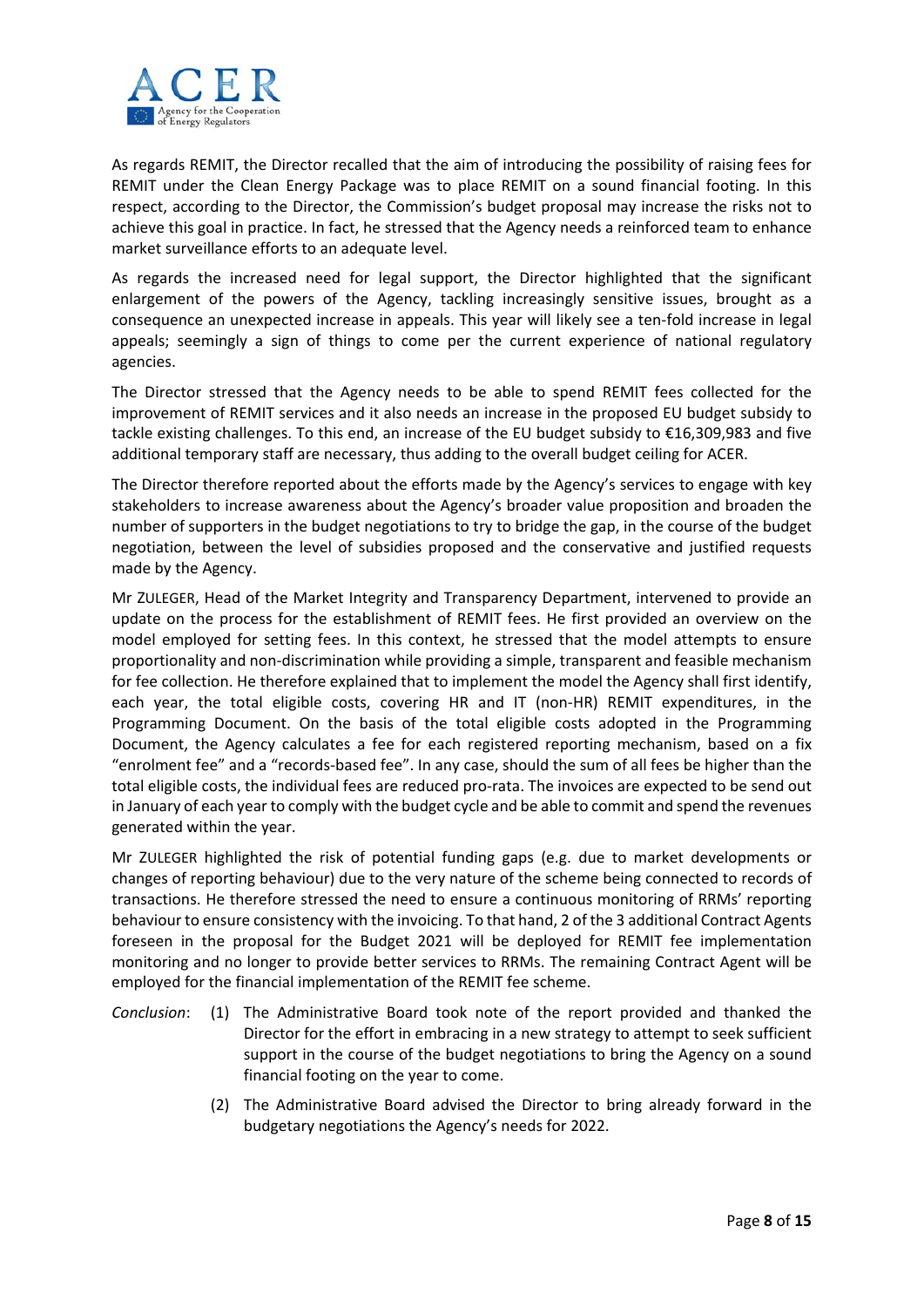

- (3) The Administrative Board encouraged the European Commission to make sure that the scheme for REMIT fees, as well as, the underlying methodology, ensure that the Agency's eligible REMIT regulatory costs are covered at full, avoiding any potential funding gap of ACER's REMIT activities.
- (4) The Administrative Board stressed the need to ensure that the Agency will finally be provided with the appropriate financial and human resources in order to adequately fulfil the tasks assigned to it under REMIT.

# **(4)** *The Board of Appeal – Lessons Learnt and way forward*

The Chair of Administrative Board recalled that the term of office of the Board of Appeal of the Agency will be expiring on 17 October 2021. As a result, a new procedure should be launched by the European Commission for the selection of the next Members and Alternates of the Board of Appeal. Upon request, the Legal Services of the Agency provided a short presentation on the role of the Board of Appeal, its composition, pointing also to the main issue that the Administrative Board should consider discussing. In particular, the Legal Services highlighted the need to consider the professionalisation of the Board of Appeal, also by providing compensation for the handling of appeals, and the provision of adequate financial resources to ensure that the Board of Appeal can rely upon legal and technical expertise.

In addition, the Legal Services stressed the need to (i) ensure that potential or actual conflict of interests are carefully assessed at the time of the screening of the application and (ii) appoint Members and Alternates with significant experience in litigation especially given the trend of appeals and the eagerness of appellants to proceed further in litigation before the General Court.

The Administrative Board recalled the importance to reach a consensual outcome with regard to the definition of the profiles and the selection of candidates called to fulfil the mandate attributed to the Board of Appeal. In this context, the Administrative Board encouraged the European Commission to consider involving the Administrative Board in the definition of the criteria to be included in the public call for expression of interest and in the further screening of profiles.

- *Conclusion*: (1) The Administrative Board encouraged the European Commission to involve the Administrative Board in the process for the appointment of the next Members and Alternates of the Board of Appeal so as to define beforehand the profiles needed to fulfil the mandate attributed to the Board of Appeal.
	- (2) The Administrative Board expressed concerns for the potential impact of the budget constraints faced by the Agency in ensuring that the Board of Appeal can fulfil its tasks at an adequate level;
	- (3) The Administrative Board invited Mr Andris PIEBALGS, Chair of the Board of Appeal of the Agency, to attend the 47<sup>th</sup> meeting of the Administrative Board.

# **(5)** *Sustainable ACER initiative (further "greening" of ACER's own activities)*

The Chair of the Administrative Board introduced the discussion on the initiatives to be implemented in the effort to reduce the carbon footprint of the Agency as part of the overall strategy of the Agency to contribute to the objectives of the Union starting from concrete actions toward a more green Union.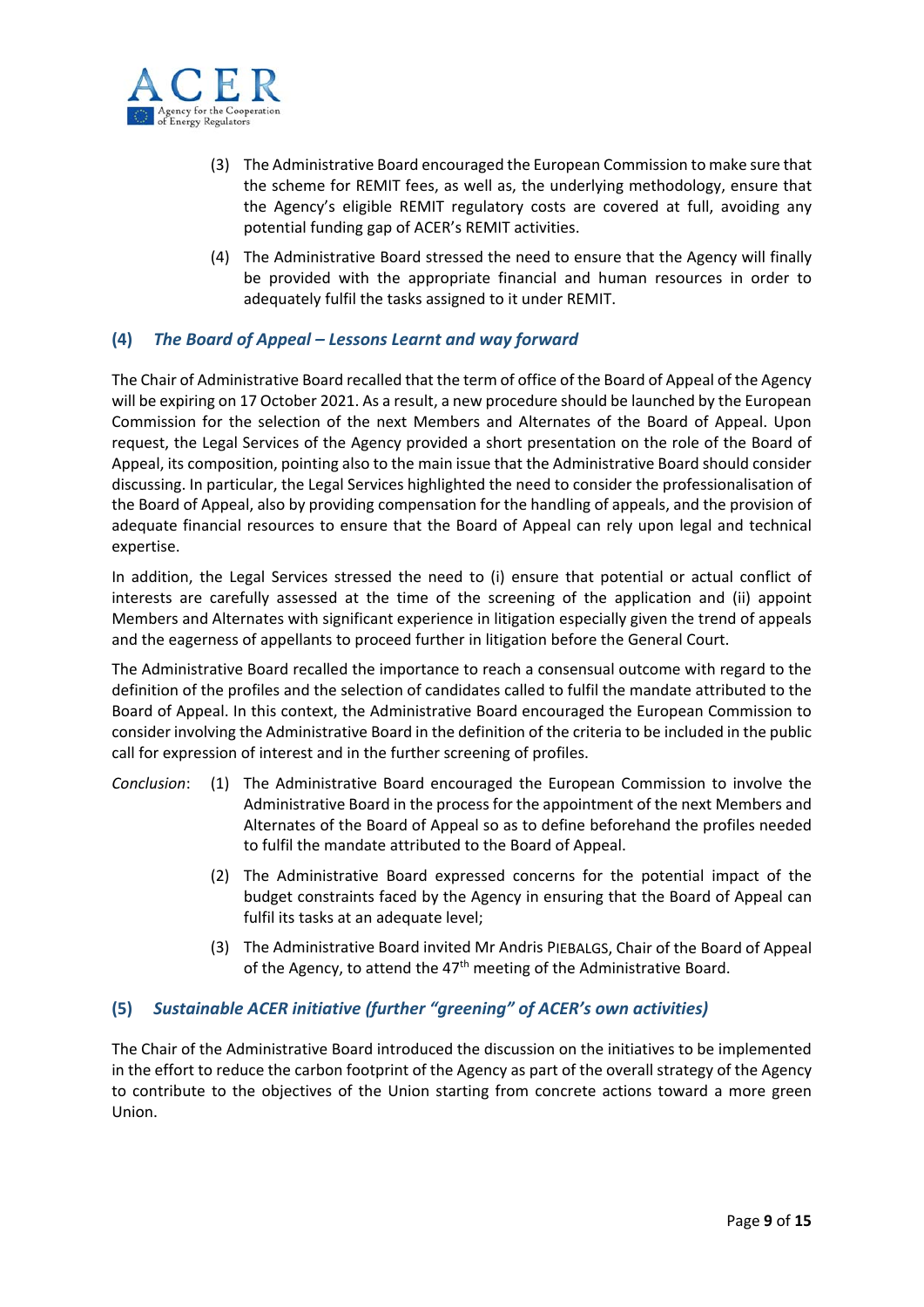

The Chair recalled his speech at the time of taking up the duties as Chair where he explained that the greening up of the Agency constitutes one of the main priorities of his mandate together with fostering inclusiveness and openness, which are all paradigms of a modern European institution. He therefore stressed how it is important to provide signals towards the modernisation of the towards a truly green organisation, finding also efficient green solutions in the performance of its activities.

Upon invitation from the Chair, Ms BORISSOVA, Head of Corporate Services, presented the efforts already put in place at the Agency to increase its contribution to sustainability and the future plans to reach efficiency gains via sustainable solutions, touching upon potential ways forward to become a green Agency.

As regards the efforts put already in place, following the best practices from other Agencies, a number of digitalised workflows have been implemented combining the need to reduce the carbon footprint of the Agency and the establishment of more efficient handling of processes. Those processes relate to the financial workflow, the management of documents and of human resources. At the same time, a green ambassador group has been create to stimulate the discussion and propose concrete solutions to reduce the carbon footprint of the Agency. In this context, Ms BORISSOVA introduced the newly appointed sustainability officer of the Agency. Ms BORISSOVA further highlighted how the pandemic has brought the Agency to anticipate the implementation of other more green solutions, such as erecruitment with the full digitalisation of the selection procedures. It also favoured the rapid development of more cost‐effective and environmentally friendly interaction with stakeholders with the employment of webinars and web‐conferences arrangements.

In addition, Ms BORISSOVA highlighted that the Agency is already in the process of greening further the management of missions and procurement procedures (green procurement, e-tendering, and esubmissions) with the full digitalisation of the Agency's administrative functions. In this respect, it was reported that e‐submissions and MIPS' tools will be in place before the end of the year 2020. She also stressed how the Agency has been taking advantage of the current situation to revise its current protocols for catering, with the employment of on-site catering, the minimisation of waste, the reduction of plastic usage and the curtailment of  $CO<sub>2</sub>$  emissions. The Agency is also in the process of implementing a system of promotion of the use of public transports. The Agency further aims at providing also an environmental training to staff and replacing its IT equipment towards more environmentally efficient solutions.

Ms BORISSOVA finally clarified the limitations faced by the Agency in environmental management due to the limited human resources available. Ms BORISSOVA recalled how, despite these limitations, the Agency has made significant improvements in reducing its carbon footprint, also thanks to the help of the green network of the EU Agencies.

The Members and Alternates of the Board recalled the importance of minimising carbon emissions in the context of the EU priorities and communicate widely the results accordingly. The Chair invited the Agency to adopt checklists for green events and assess with the building owner the opportunity to switch energy suppliers to favour the employment of renewable energy. He also encouraged the Agency to implement e-signatures and possibly include environmental aspects in the future tenders of the Agency.

- *Conclusion:* (1) The Administrative Board invited the Agency to establish an action plan for the years 2021-2022 aimed at reducing the carbon footprint of the Agency;
	- (2) The Administrative Board invited the Agency to report on the progress made as part of the quarterly reports submitted to the Board.

*SECTION III – REPORTING, INFORMATION, AND INTERNAL FUNCTIONING OF THE AGENCY*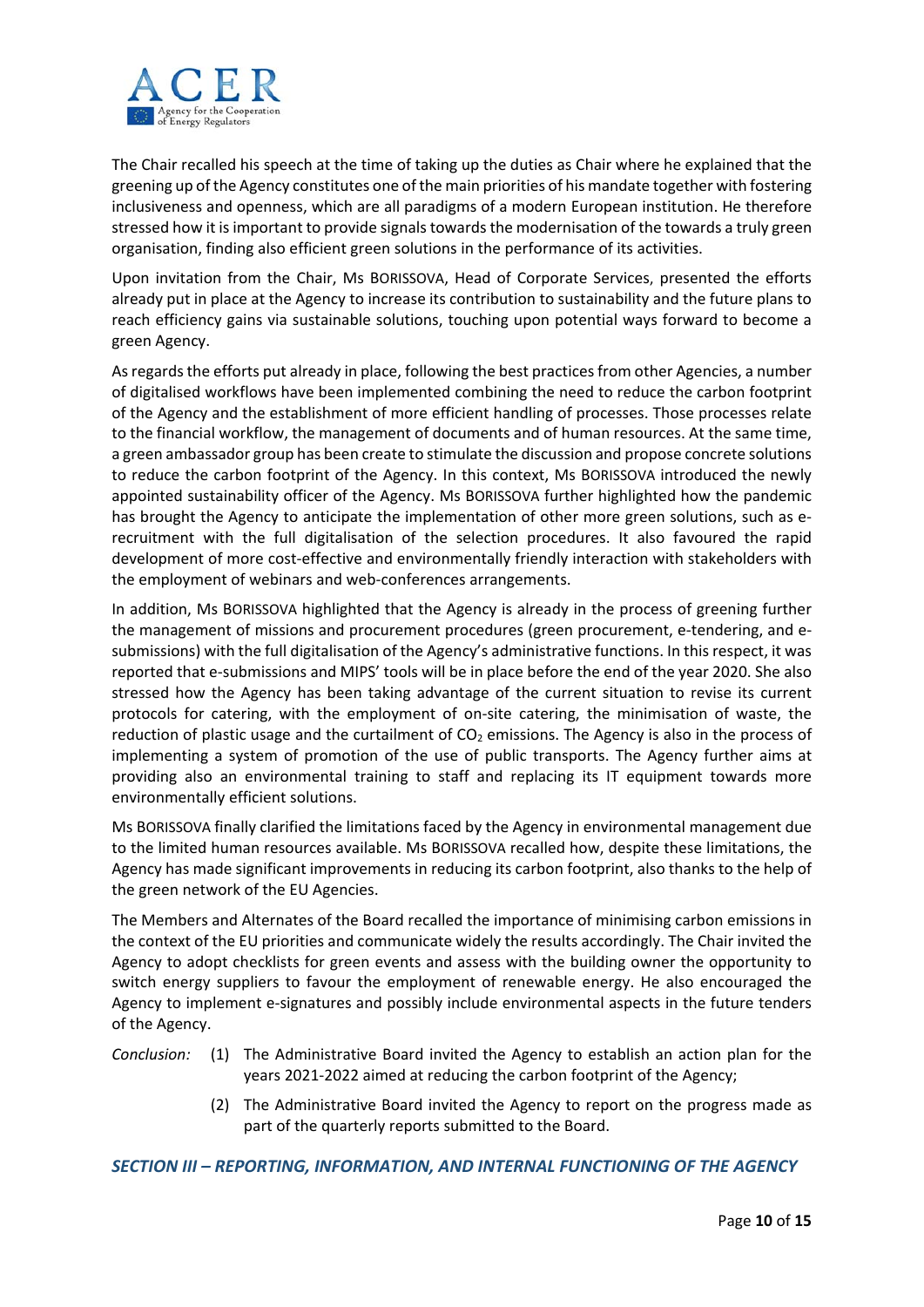

# **(6)** *Report on the Activities of the Board of Regulators*

Ms Clara POLETTI, the Chair of the Board of Regulators ('the BoR Chair'), was invited to report on the most recent activities of the Board of Regulators. In this context, the Administrative Board was informed about the publication of the joint ACER-CEER<sup>1</sup> paper on the revision of the Trans-European Energy Networks (TEN-E) Regulation and Infrastructure Governance<sup>2</sup> containing recommendations to the European Commission<sup>3</sup>. Ms POLETTI clarified that the recommendations put forward represent a joint effort of ACER and CEER and were based on the experience gained in the context of the implementation of the above-mentioned Regulation. Within the framework of the out-reaching efforts of the Agency and CEER, the results of the position paper were presented to a wide audience in the course of September 2020.

The BoR Chair further reported on the establishment of a task‐force tasked with the study of solutions to improve physical and virtual meetings through e-voting applications. The task-force identified the need for a customised solution to be potentially shared with other bodies or institutions across the Union.

*Conclusion:* The Administrative Board took note of the report of the Chair of the Board of Regulators and thanked the Agency and the Board of Regulators for the activities performed.

# **(7)** *Rules of Procedure of the Working Groups – Amendment*

The Chair recalled that, in the course of the summer, a proposal for the amendment of the rules of procedure for the internal functioning of the working groups of the Agency was tabled by the Director on the basis of the input received from the Board of Regulators. The proposal was based on the experience of the first year of application of Decision No 10 – 2019 of 4 July 2019 introducing those rules. The Chair highlighted that objections were raised in the course of the endorsement procedure at the commenting phase. The objections raised concerned the composition of the working groups and the location of meetings. The Chair explained that since both objections raised concerns of potential lack of compliance with the Agency's Regulation, the written procedure was withdrawn to ensure discussion in the course of the ordinary meeting of the Administrative Board.

Upon invitation of the Chair, the Legal Services of the Agency provided an overview of the current provisions, the concerns raised and the potential divergences with the Agency's Regulation.

Upon invitation, the BoR Chair intervened and clarified the rational of the proposal. In particular, she highlighted the need to ensure flexibility, cost-efficiency and accessibility to meetings to allow the Agency to perform its mandate of ensuring the cooperation of the National Regulatory Authorities especially in light of the difficulties in reaching Ljubljana under normal circumstances.

<sup>&</sup>lt;sup>1</sup> The Council of European Energy Regulators.

<sup>2</sup> http://www.acer.europa.eu/Official\_documents/Position\_Papers/Position%20papers/ACER\_CEER\_paper\_on\_TEN\_E.pdf

<sup>&</sup>lt;sup>3</sup> The Position paper was published as a reponse to the European Commission public consultation on how effective the TEN-E Regulation has been, notably with regard to Europe's long-term decarbonisation commitment and the principle of prioritising energy efficiency in all planning, policy and investment decisions. The Commission is expected to propose revised guidelines later this year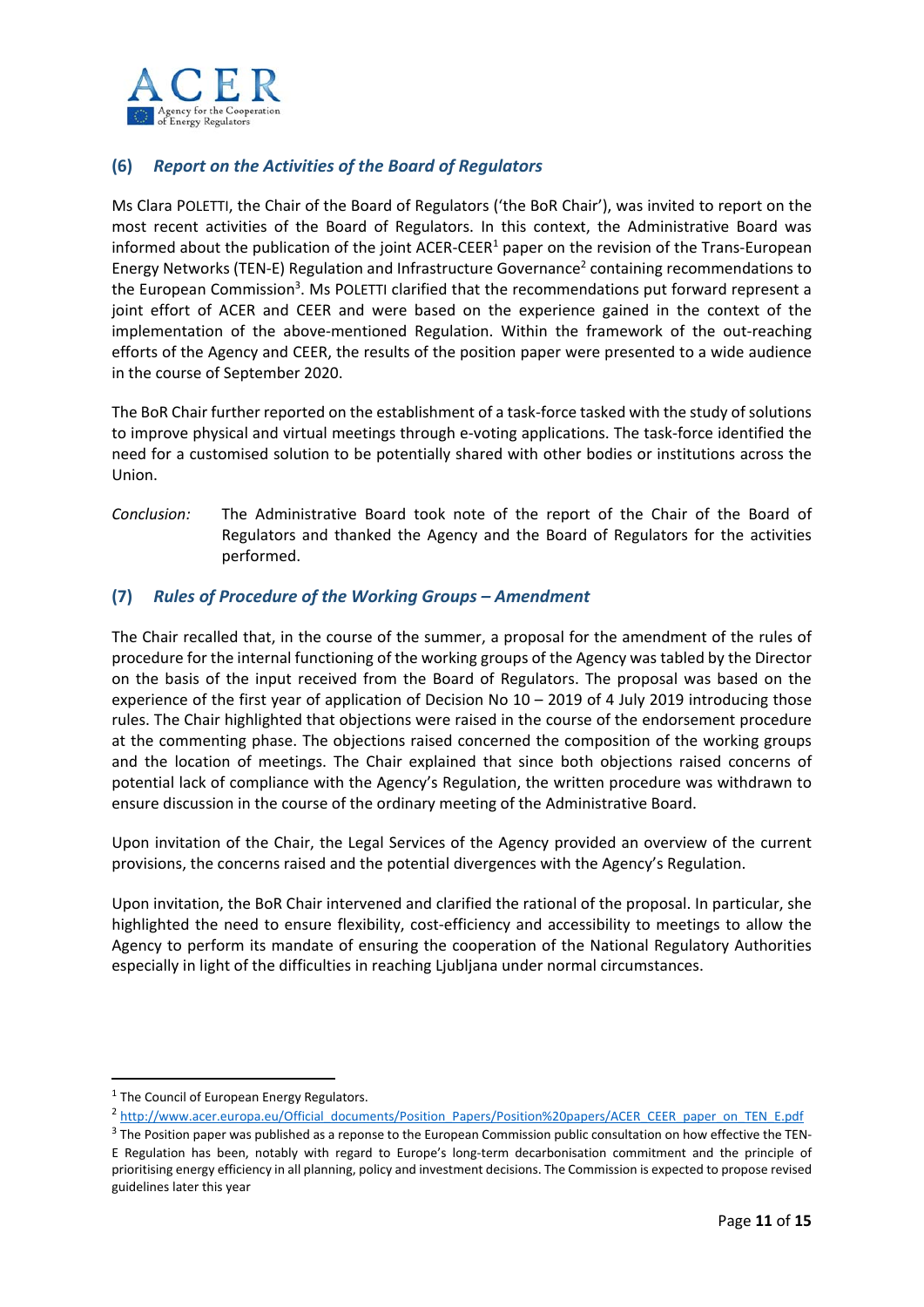

The BoR Chair also explained that, as a result of the pandemic, virtual meetings will become a more standard practice. In this respect she further substantiated that should strict provisions be maintained, the overall capability of the Agency in ensuring its cooperative mandate could be put at risk. She also expressed the concern that as a natural consequence of maintaining physical meetings in Ljubljana, NRAs would naturally switch to virtual attendance, due to the lack of appropriate travel connections and the high travelling costs. As a result, the possibility of the Agency to enhance its out-reaching efforts will be impaired ultimately leading to a potential lower engagement of NRAs.

In this regard, the BoR Chair recalled that NRAs experts attending the working groups are not reimbursed by the Agency. The high travelling costs for attendance to the meetings in Ljubljana represent a significant burden for the already stretched budgets of NRAs.

The Director supported the position of the BoR Chair and explained the relevance of ensuring a balanced approach so as to guarantee engagement and participation of all NRAs and favor the outreaching activities of the Agency, having an ultimate positive impact on the Agency's decision‐making process. In this context, the Agency further reported that, as a natural development of the pandemic, after having experienced the efficient handling of activities of the working groups, the current plans for the future would see a reduction of the overall number of physical meetings of the working groups.

The Director further clarified that the proposed amendments to the rules of procedure aims also at further building trust with NRAs, enhancing the cooperative spirit within the Agency and ensuring to the maximum extent possible the engagement of the NRAs in the governance structure of the Agency. In light of that, he explained the need to look for a trade‐off between the location of meetings and the budget savings for the Agency on the one side and the need to reach out NRAs and fulfill the Agency's mandate, on the other side.

In the first place, the Administrative Board expressed concerns in term of process. The Director and the Board of Regulators were invited to maintain the roles and responsibilities as envisaged by the Agency's Regulation with regard to the decision‐making process related to the adoption of this act. In particular, it was stressed that the proposal is an act of the Director that shall ensure that the proposal respects at full the rules applicable at the Agency.

The Administrative Board expressed understanding for the balancing exercise performed in the definition of the location of meetings. However, it conveyed its concerns with regard to the proposal of reducing the overall number of meetings at the Agency's premises in Ljubljana, in particular taking into account that meetings from remote will have a significant impact in the future working arrangements of the Agency with a consequent significant reduction of physical meetings.

The Administrative Board further emphasized that the decision about the location of the Agency's premises – as for the other Institutions, agencies, bodies and offices of the Union – goes at the very essence of the European construction in terms of solidarity, decentralisation and redistribution of welfare.

As a result, the Administrative Board considered that the Agency shall implement those general principles and make sure that its activities and statutory functions are performed at the seat of the Agency, allowing flexibility in duly justified circumstances.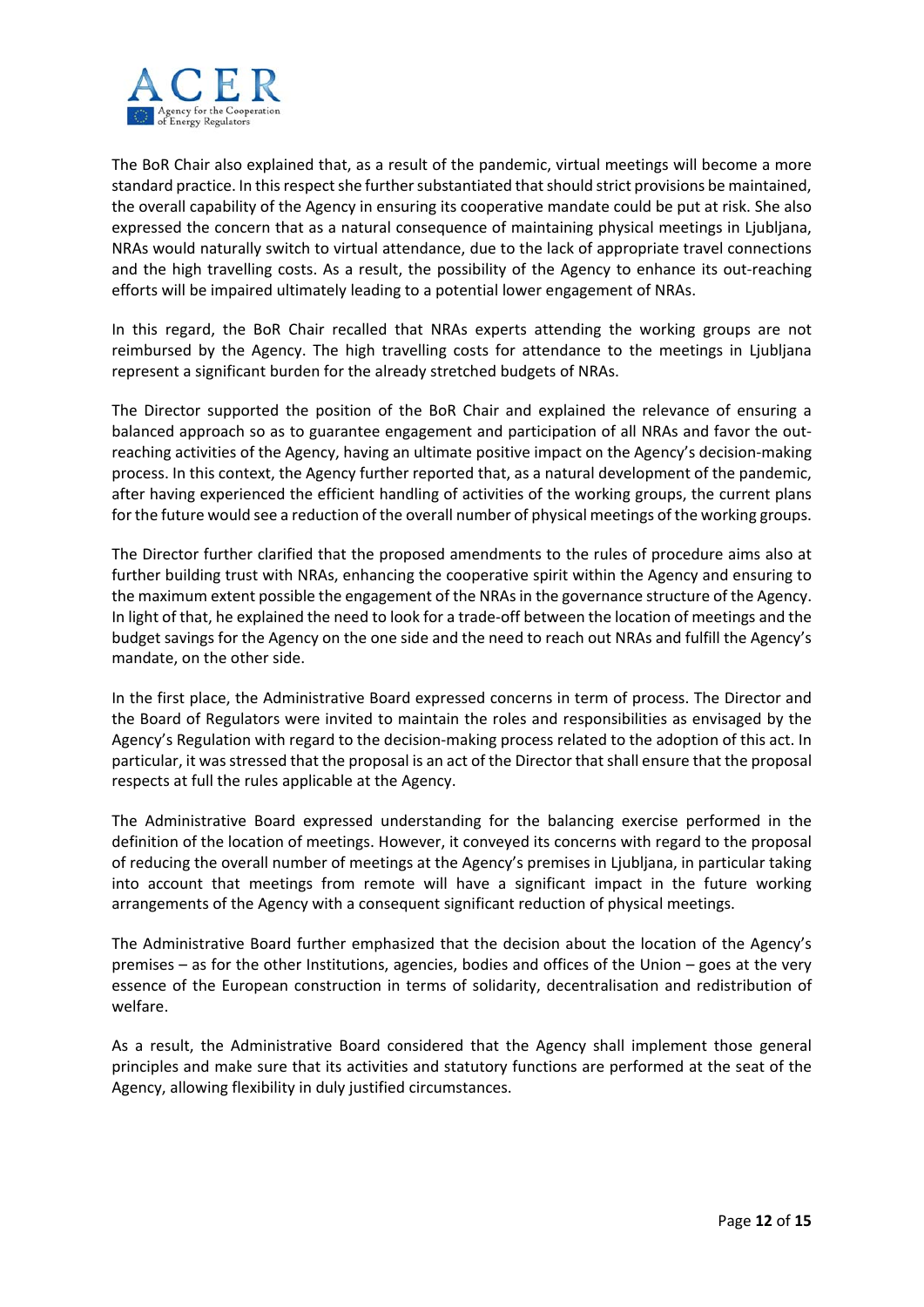

In this regard, the Administrative Board stressed that all Member States adopted Decision 2009/913/EU<sup>4</sup> and therefore the consequent need to ensure financial support to National Regulatory Authorities to perform their duties within the Agency was taken into consideration at that stage.

Finally, the Administrative Board highlighted that meetings taking place out of the Agency's premises do have financial implications for the Agency itself. Those expenses should be carefully considered especially given the significant structural budget constraints that the Agency is facing and which are putting at risk the full performance of its mandate. The Administrative Board therefore maintained to be parsimonious in allowing expenditures for statutory functions taking place out the premises of the Agency, being its seat in Ljubljana. In this context, it was emphasised that it is for the Director to undertake a cost‐benefit analysis identifying, on one side, the costs in terms of expenditures and time loss for missions of staff to travel to other destinations for the meetings and the expected benefits, on the other side. In this assessment due consideration shall be given to the the forecasted limited number of physical meetings that will take place in the future, reinforcing the need to maintain the remainder of the meetings in Ljubljana. A report of such analysis shall be provided to the Administrative Board.

The Administrative Board therefore invited the Director to reconsider the proposal in light of the indications provided in the course of the discussion and the concerns raised with particular regard to the composition of the working groups and the location of meetings and resubmit it for endorsement to the next meeting of the Administrative Board. In this regard, the Administrative Board expressed its preference to maintain the responsibility for the choice of the location of meetings with the Director, being ultimately responsible for the financial implementation of the budget before the Administrative Board.

- *Conclusion:* (1) The Administrative Board invited the Director to reconsider the proposal for amendments of the rules of procedure for the internal functioning of the working groups of the Agency as regards the composition of the working groups and the location of meetings;
	- (2) The Administrative Board invited the Director to take into account the indications provided in the course of the discussion and ensure full compliance with Regulation 942/2019.

# **(8)** *The Effects of the pandemic on the Agency's operations and the future opportunities*

Upon invitation of the Chair, Dennis HESSELING, Head of the Gas Department, provided an overview of the measures put in place at the Agency to ensure continuity of business in the course of the pandemic. He also provided insights on the positive effects that the crisis brought in terms of more dynamism in the Agency's activities.

<sup>&</sup>lt;sup>4</sup> Decision taken by common agreement between the Representatives of the Governments of Member States of 7 December 2009 on the location of the seat of the Agency for the Cooperation of Energy Regulators (OJ L 322, 9.12.2009, p. 39)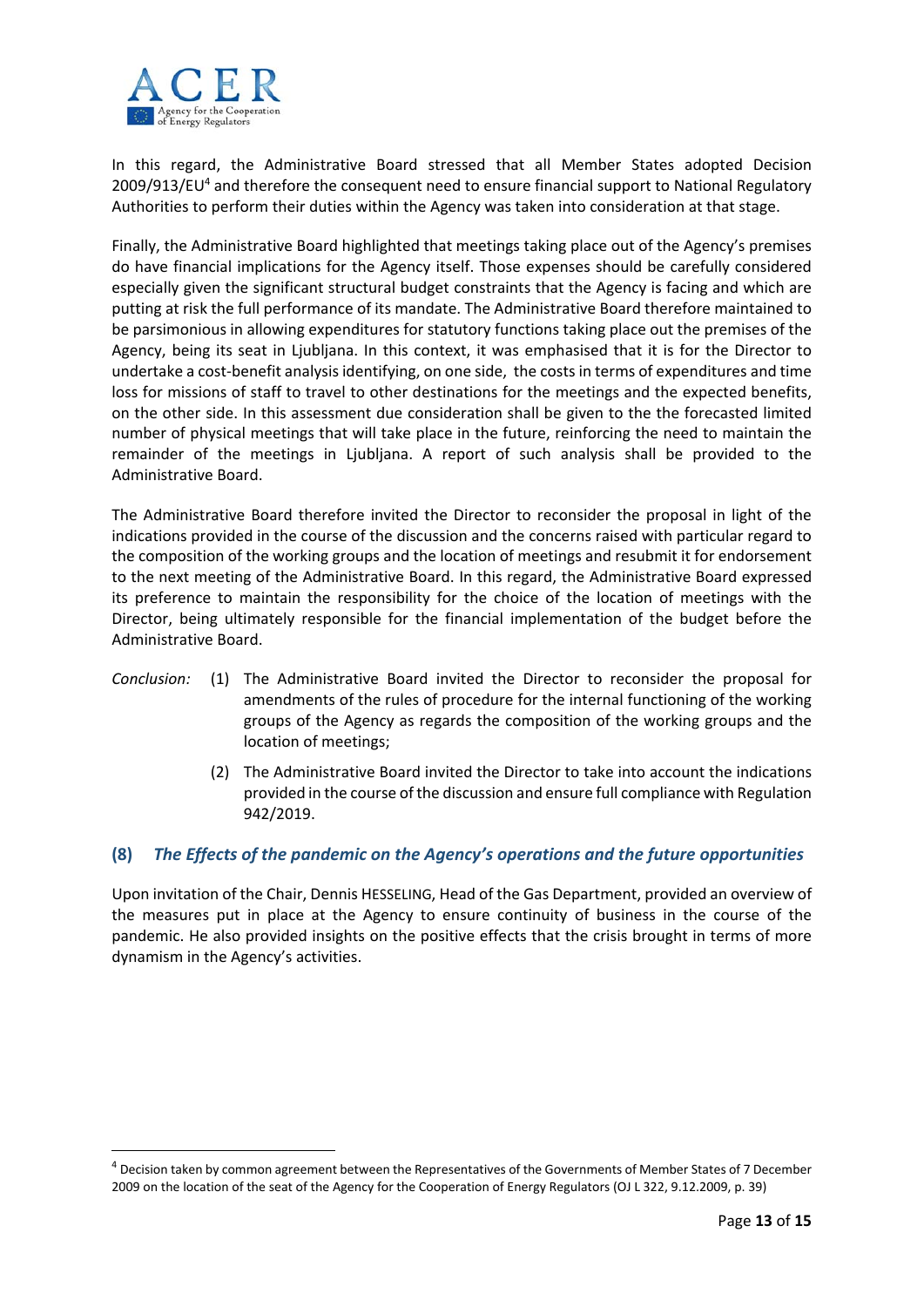

As regards the measures put in place at the Agency, Mr HESSELING, first highlighted how the pandemic required continuous coordination between the European Commission, the Slovenian Authorities and the Agency's continuity management team to ensure business continuity during the uncertain times brought about by the pandemic. The lock‐down represented a significant challenge for the IT equipment of the Agency. Resilience, stability and continuous developments of the Agency's IT infrastructure proved to be essential to ensure continuity of operation and maintain internal cohesion. In addition, it was stressed how the pandemic entailed significant challenges in ensuring also the health and safety of the Agency's premises in a shared building, with the need to allow staff at times to access the Agency's premises on a need basis.

In particular, it was recalled that the Agency's staff has been moved to a full teleworking regime. The teleworking regime has proven to be successful both in terms of overall productivity of staff and stability of the IT equipment of the Agency as it allowed simultaneous teleworking of all members of the staff. REMIT monitoring activities were successfully maintained also during teleworking, despite the challenges of ensuring handling of confidential data from remote. In order to maintain cohesion, internal communication efforts were fostered with the employment of online webinars, video messages from the Director, all staff meetings and info‐sharing meetings.

The remote and virtual interaction has proven to be very effective also in the handling of meetings of the Board of Regulators and Working Groups, increasing participation and engagement of NRAs, with the result that input from NRAs has significantly improved, increasing the overall quality of the Agency's output. As a result, physical meetings are envisaged to be reduced in number after the pandemic possibly to a maximum of four meetings per year. Mr HESSELING though maintained the need to ensure that physical meetings still take place as means to ensure that communication is enhanced and cohesion with the National Regulatory Authorities is strengthened.

In a similar manner, outreaching activities through webinars allowed interaction with an increasing number of stakeholders, bridging the gap created by the remoteness of the Agency's premises. In particular, Mr HESSELING highlighted the increasing number of participants to the webinars organized by the Agency to present the results of its activities.

In addition, it was reported how, despite the Agency has successfully managed to ensure overall continuity of business, the need to ensure stability of the IT equipment generated a significant peak of workload showing a gap in human and financial resources. In addition, onboarding of new staff was impaired due the impossibility to undergo all the necessary procedural steps before entry into service.

Mr HESSELING further identified the future opportunities stemming from the experience gained through the pandemic. In first place, it was recalled how operational activities at the Agency proved to be capable to be rendered remotely. As a result, also many of the meetings, also of statutory character, that the Agency organises or attends each year proved to remain effective also in virtual format. He therefore stressed the inherent financial advantage of those format, with the possibility to redeploy savings to cover other more compelling needs.

Mr HESSELING highlighted the inherent opportunity coming from the positive response of the Agency's staff and operation during the pandemic to reconsider the working arrangements at the Agency moving to a more flexible working model. Under this new model, remote and flexible working arrangements would be given priority, reducing overall office spaces and creating a physical working environment that can create value through physical interaction whenever needed. In this context, Mr HESSELING also highlighted the need to ensure an appropriate work-life balance, which may be challenging whenever normal working patterns disappear.